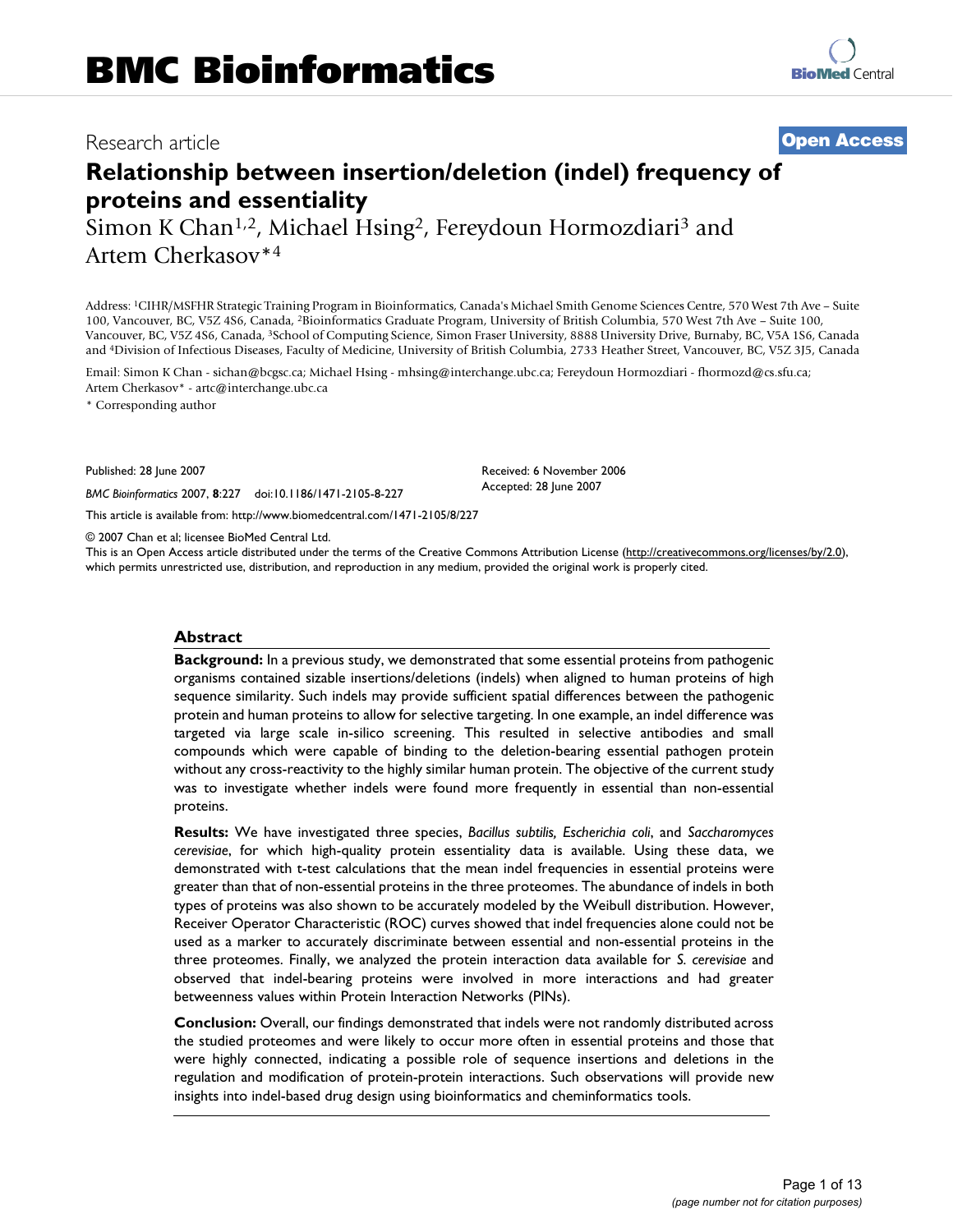#### **Background**

Essential genes encode products that are required for the viability of an organism. There are two major reasons why there is considerable interest in determining the set of essential genes in an organism. Firstly, this will provide insights into the basic requirements needed to sustain a living cell. For example, the sequencing of the parasitic bacterium *Mycoplasma genitalium* [1] and the subsequent studies to determine its essential genes [2,3] have provided a more in-depth understanding of what constitutes a 'minimum genome.' Secondly, essential proteins in pathogens can potentially be excellent drug targets [4,5], as interfering with the proper functioning of one will likely interfere with an important pathway in the pathogen, thus reducing its threat to the host. However, targeting such essential proteins in a pathogen has one major drawback: essential proteins are often conserved across species, thus a drug that targets an essential protein in a pathogen may also cross-react with a similar host protein [6]. To combat this problem, our laboratory has recently developed a strategy to target insertions/deletions (indels) that occur among the proteins of a pathogen and its human host. For example, *Leishmania donovani* is a protozoan parasite that infects and inactivates the macrophages of its human host [7]. The main structural difference between the essential elongation factor (EF-1  $\alpha$ ) protein of *L. donovani* and that of its human host is a 12 amino acid deletion that occurs in the *L. donovani* sequence [7]. The 12 amino acid sequence corresponds to a hair pin loop that is present in the human protein, but absent in the *L. donovani* protein. Using computational chemistry and molecular docking, we were able to develop inhibitors that directly recognized the exposed region in the *L. donovani* protein without any cross-reactivity to the highly similar human host protein [6,8,9]. Interestingly, this deletion can potentially allow EF-1 α from *L. donovani* to gain an interaction, relative to human EF-1  $\alpha$ , and interact with human tyrosine phosphatase, which leads to inactivation of the host macrophage [7]. With these past studies, we showed that indels can offer enough structural differences to target specific pathogen essential proteins as well as allow them to acquire and/or modify the proteinprotein interactions that they are involved in.

Recently, we performed a large scale survey for potentially targetable indels by aligning the complete proteomes of bacterial and protozoan pathogens to the complete human proteome [10]. Our results showed that sizable indels were found in approximately 5–10% of bacterial proteins and as much as 25% of protozoan proteins with respect to human proteins. A large number of those proteins with indels were identified as being essential to their respective pathogens. Therefore, in this current study, we set out to determine if the frequency of indels in essential proteins differed from that of non-essential proteins. Our

hypothesis is that essential proteins will likely contain more indels due to the following two observations: firstly, protein domain profiles characterized in databases such as Pfam [11] showed that protein sequences of the same protein interaction domain contained a large amount of residue variations across multiple species, which implied that a single point mutation in a protein did not have a large impact on the function of protein interaction domains. Secondly, essential proteins undergo stronger selective pressure and thus accumulate point mutations at a slower rate than non-essential proteins [12,13]. Therefore, taking these two considerations together, we propose that formation of indels may be one method by which proteins, especially those that are essential, use to acquire new interaction sites and/or modify existing ones, and thus their interaction partners. For example, it is well known that PINs tend to be scale-free [14,15], in which the majority of the proteins in an interaction network have much fewer interactions than the few highly connected 'hub' proteins. Due to the greater number of interactions that they participate in, hubs tend to be essential proteins. These hubs can gain interactions in the network if a gene encoding one of its interacting partners duplicates. This process is known as preferential attachment [14,15]. If an indel were to occur in the interaction site of the duplicate copy of the gene, then the resulting protein may reflect this change through a change in the number of interaction partners.

To our knowledge, the body of work presented here is the first to investigate a possible relationship between indel frequency and essentiality. We chose three species that have complete global knockout data: *Bacillus subtilis, Escherichia coli*, and *Saccharomyces cerevisiae*. Specifically, the purpose of this study was to determine 1) whether the mean indel frequency of essential proteins differed from that of non-essential proteins 2) whether the Weibull distribution could accurately model the indel abundances in both types of proteins 3) whether the indel frequency of a protein could be used as a marker to predict whether or not a given protein was essential and 4) whether proteins with indels participated in more interactions than those that do not. We defined indels as insertions and deletions between proteins of high sequence similarity (at least 50%), regardless of their evolutionary relationship with one another (i.e. not just orthologs between species). This work could potentially locate similar situations to the *L. donovani* case described and thus further explore the methodology of targeting indels of specific pathogen proteins without cross-reactivity to human host proteins.

## **Results and discussion**

## *Query and subject species analyzed*

To test whether the indel frequency of a protein is related to essentiality, we obtained protein sequences in FASTA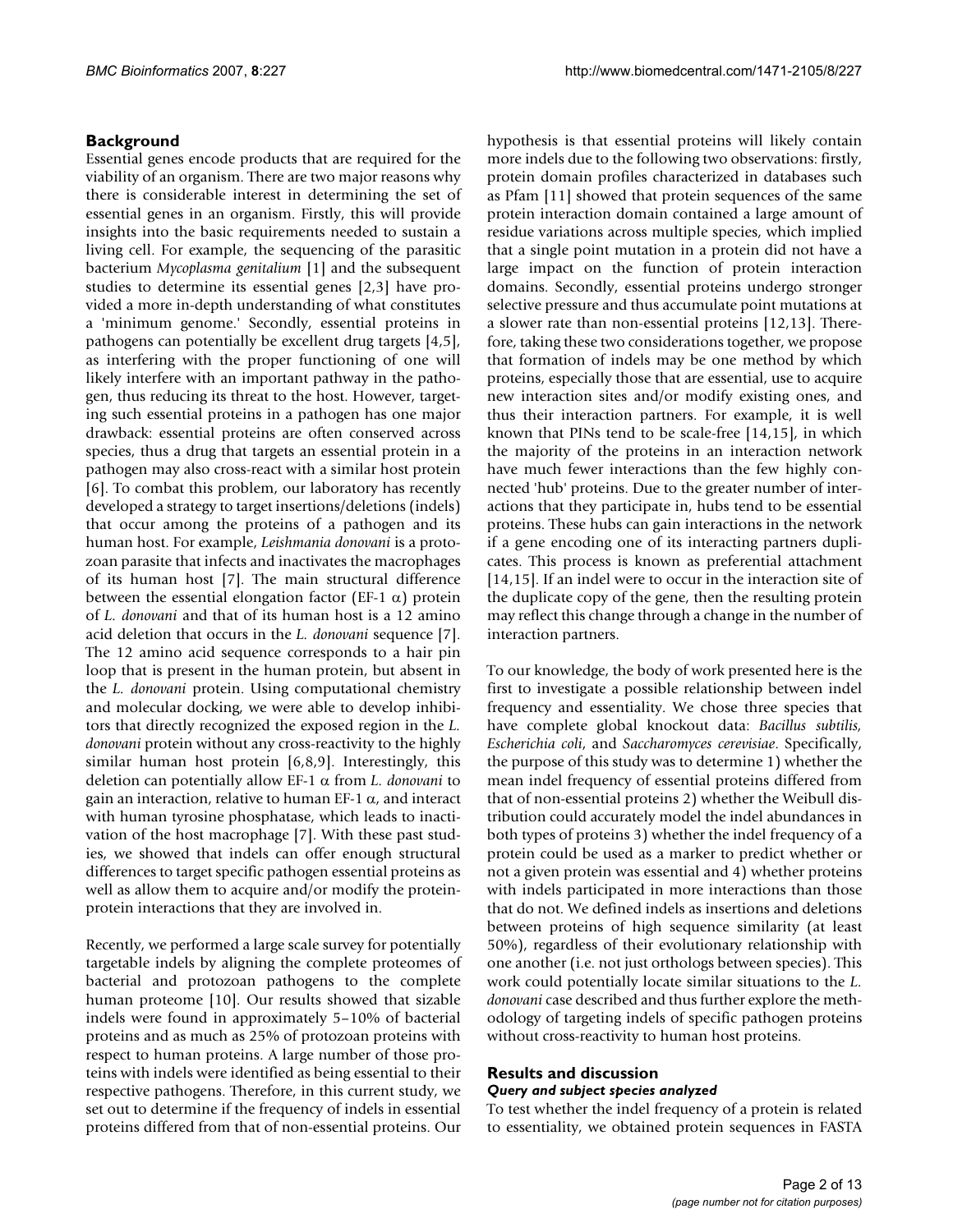format from NCBI RefSeq [16]for *B. subtilis, E. coli*, and *S. cerevisiae*. These organisms were chosen because their genomes have been sequenced and global knockout phenotype data was available [17-19]. We referred to these three species as 'query species,' since their respective proteins were the queries in the sequence alignments (Table 1). We referred to the proteins from the query species as 'query proteins.' Essentiality data was available for other organisms besides *B. subtilis*, *E. coli*, and *S. cerevisiae*, however, these data were not produced by complete gene deletion, as in *E. coli* and *S. cerevisiae*, or by insertion of a marker, as in *B. subtilis*, but by transposon mutagenesis (*Mycoplasma genitalium* [2,3], *Haemophilus influenzae* [20], *Escherichia coli (strain MG1655)* [21]) or anti-sense RNA (*Staphylococcus aureus (strains RN450 and RN4220)* [22]). Transposon mutagenesis can miss essential genes that tolerate transposon insertions as well as produce false negatives due to non-polar insertions. Inhibition by anti-sense RNA is a 'knock down' rather than a knockout of a gene and may not result in the complete removal of the transcript of the target gene. Also, this technique is limited to genes for which adequate expression of the anti-sense RNA can be obtained [17,18]. With these considerations in mind, we performed our analyses with *B. subtilis*, *E. coli*, and *S. cerevisiae* as the essentiality data for these three organisms were potentially more reliable.

We also downloaded protein sequences, in FASTA format, for 22 bacterial and 15 eukaryote species with fully sequenced genomes. We referred to these species as 'subject species,' since their respective proteins were the subjects in the sequence alignments (Additional file 1). We referred to the proteins from the subject species as 'subject proteins.' All together, 14,214 query proteins (8342 bacterial and 5872 eukaryote) and 336,086 subject proteins (53,454 bacterial and 282,632 eukaryote) were analyzed.

The comparison of the indel frequencies of essential and non-essential proteins was performed to determine if the frequencies differed in a statistically significant manner. We aligned all NCBI RefSeq proteins from *B. subtilis* and *E. coli* against the proteins of 22 bacteria subject species, and *S. cerevisiae* against the proteins from 15 eukaryote subject species with BLASTP. A gap opened in the query protein could be reported as a deletion in the query protein or as an insertion in the subject protein. Similarly, a gap opened in the subject protein could be reported as a deletion in the subject protein or as an insertion in the query protein. To maintain a consistent naming scheme, we reported gaps with respect to the query protein (Figure 1a). Figure 1b summarizes the steps performed while Additional file 2 shows a summary of the number of indels and proteins of high sequence similarity for each species-species comparison.

#### *Is there a significant difference between the indel frequencies of essential and non-essential proteins?*

To evaluate whether or not the differences between mean indel frequencies of essential and non-essential proteins were statistically significant, we first calculated the frequencies of insertions and deletions of a given minimum length (one to twenty amino acids) for all query species (see Methods). Next, we calculated the mean insertion and deletion frequencies for both essential and nonessential proteins for each query species. Figure 2 contains plots of the mean insertion and deletion frequencies against the minimum insertion and deletion lengths for the three query species. As the figure illustrates, the mean frequencies in the proteins of the three query species decrease as the minimum indel lengths increase, suggesting that short indels are more likely to occur than long indels. Next, we performed t-tests to examine the null hypothesis that the mean indel frequencies of essential and non-essential proteins were equal. We observed that while the absolute differences between the mean indel frequencies were small, the differences were statistically significant as assessed by the t-test calculation ( $P < 0.05$ ). As seen in the figure, the essential proteins in *B. subtilis*, *E. coli*, and *S. cerevisiae* had significantly different insertion and deletion frequencies from their non-essential counterparts. All significant t-test values were positive for the query species, which suggested that for these three organisms, essential proteins had a greater frequency of indels than non-essential proteins. While both insertions and deletions occurred significantly more often in essential proteins than in non-essential proteins for *E. coli* and *S. cerevisiae*, only deletions of minimum length eight to twenty amino acids produced significant results in *B. subtilis*.

It is interesting to note that while long indels in *S. cerevisiae* were significant, the greatest t-test value occurred when the indel length was defined as one or more amino acids. A large t-test value suggested that differences between the mean indel frequencies of essential and nonessential proteins were not likely due to chance alone. Furthermore, if indels of exactly one amino acid long were randomly distributed across essential and non-essential proteins, then one would expect that the t-test value of a longer minimum indel length would produce the greatest t-test value. However, this was not the case and one explanation for this trend could be that essential proteins contained a higher frequency of indels of exactly one amino acid in length. To test this possible explanation, we re-ran our BLASTP processing scripts again for *S. cerevisiae*, this time checking for indels of length exactly one to twenty amino acids. The results from this new set (data not shown) showed that there was significance even at the one amino acid indel length, and thus confirmed our suspicions.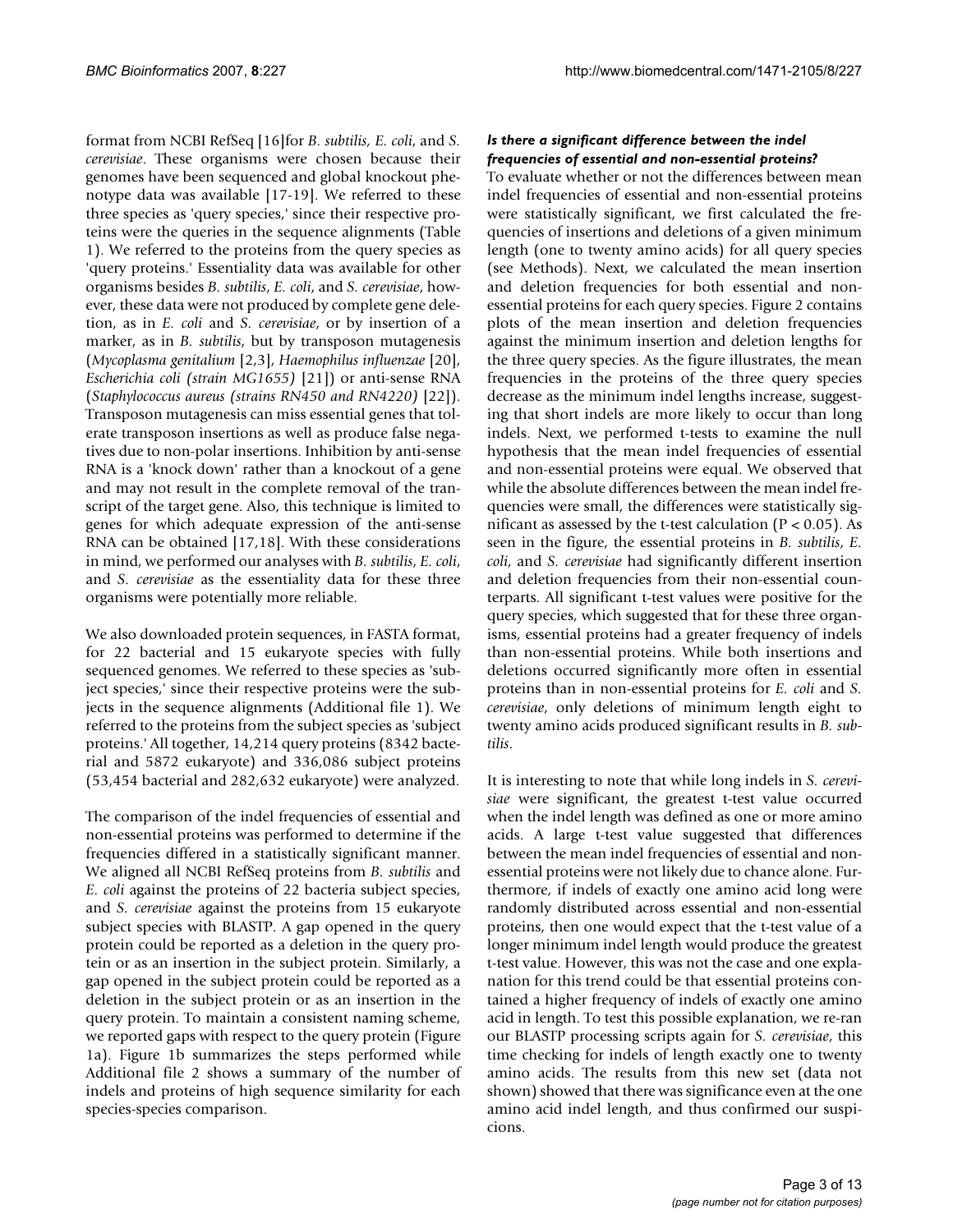| <b>Query Species</b>           | <b>Domain</b><br>Bacteria | <b>Taxonomy ID</b><br>224308 | <b>Number of Proteins from NCBI</b><br><b>RefSeq</b> | <b>Essential Genes that could be</b><br>mapped to a NCBI RefSeq ID: |  |
|--------------------------------|---------------------------|------------------------------|------------------------------------------------------|---------------------------------------------------------------------|--|
| Bacillus subtilis (strain 168) |                           |                              | 4105                                                 | 271/271                                                             |  |
| Escherichia coli (strain K12)  | Bacteria                  | 83333                        | 4237                                                 | 299/303                                                             |  |
| Saccharomyces cerevisiae       | Eukaryote                 | 4932                         | 5872                                                 | 1050/1105                                                           |  |

**Table 1: Selected query species. The three query species that had completed genome projects and complete global knockout data available**

While these initial t-test results supported our predictions that essential proteins of the three query species would have more indels than their respective non-essential proteins, we reasoned that the frequency of indels produced is at least partially dependent on the specific subject species chosen. To observe how our choice of subject species may have impacted our results, we repeated the t-test analysis with a smaller set of 14 randomly chosen subject species. After performing BLASTP of *B. subtilis* and *E. coli* against the proteins of nine sequenced bacterial species and *S. cerevisiae* against the proteins of five sequenced eukaryote species (Additional file 3), we observed similar trends in that essential proteins had significantly greater indel frequencies than non-essential proteins ( $P < 0.05$ ) (Additional file 4). For example, in the complete set of bacterial subject proteins (22 bacteria species), *E. coli* insertions of minimum length 10 to 20 amino acids occurred more frequently in essential proteins than nonessential proteins, while with the smaller set of bacterial subject proteins, insertions of one and seven to twenty amino acids occurred more frequently in essential proteins. Similarly, in the complete set of bacterial subject proteins, *B. subtilis* deletions of minimum length eight to twenty amino acids occurred more frequently in essential proteins, while in the smaller set, this trend was extended to seven to twenty amino acids. These results showed that while the choice of subject species did alter the specific indel lengths that produced significant results, in general, the trends were consistent with our predictions. The only exception was the shorter insertions of *B. subtilis*. We observed that insertions of minimum length three, four, and six were found more frequently in non-essential proteins, as indicated by the negative t-test values. However, the longer deletions of *B. subtilis*, as discussed, followed the predicted trend. With this specific result in mind, we now speculate that perhaps only longer indels, say of length greater than or equaled to seven amino acids, are more likely to be found in essential proteins.

Another issue that may have impacted our initial t-test results was the quality of the protein sequences we used. A portion of the proteins we obtained from NCBI RefSeq resulted from computational predictions and/or have not undergone full manual curation. Therefore, sequencing

and/or annotation errors of these protein sequences may have resulted in "pseudo-indels" in the BLASTP alignments. To observe how these proteins in the complete set of subject proteins from the 22 bacteria and 15 eukaryotes may have impacted our initial t-test results, we repeated the analyses and performed BLASTP of *S. cerevisiae* against the smaller set of five randomly chosen eukaryote subject species, but this time only fully curated and reviewed NCBI RefSeq proteins were included. We focused only on *S. cerevisiae* because all of its respective proteins in NCBI RefSeq were fully curated and reviewed, while this was not case for any of the proteins from the other two query species. If the resulting trends from this smaller set of subject species varied greatly with that which was observed with the complete set of subject species (15 eukaryotes), then it would be likely that the results produced from the complete set of subject proteins were caused by the pseudoindels created by the alignments of the predicted and noncurated NCBI RefSeq proteins. However, this was not the case as the trends seen with the highly curated proteins were very similar to what was observed in the complete subject species set (Additional file 5). Therefore, we concluded that it was unlikely that the observed trend, in which the indel frequency of essential proteins was greater than that of non-essential proteins, was merely caused by sequencing and/or annotation errors. While we performed this check to further test our results, we wish to remind the reader that sequences in NCBI RefSeq represent a nearly non-redundant collection of sequences and is described as a 'summary' of the currently available information for each sequence [16].

#### *Cumulative insertion and deletion frequencies and approximation by the Weibull distribution*

To investigate if the abundance of indels in essential and non-essential proteins could be modeled by consistent statistical distributions, we calculated the cumulative distribution functions (*CDF*) for the minimum lengths of insertions and deletions in essential and non-essential proteins in the query species (Figure 3). As can be seen in Figure 3, the dependences between the abundance of indels in both essential and non-essential proteins and minimum indel lengths formed typical exponent-like distributions. In our previous work [10], we demonstrated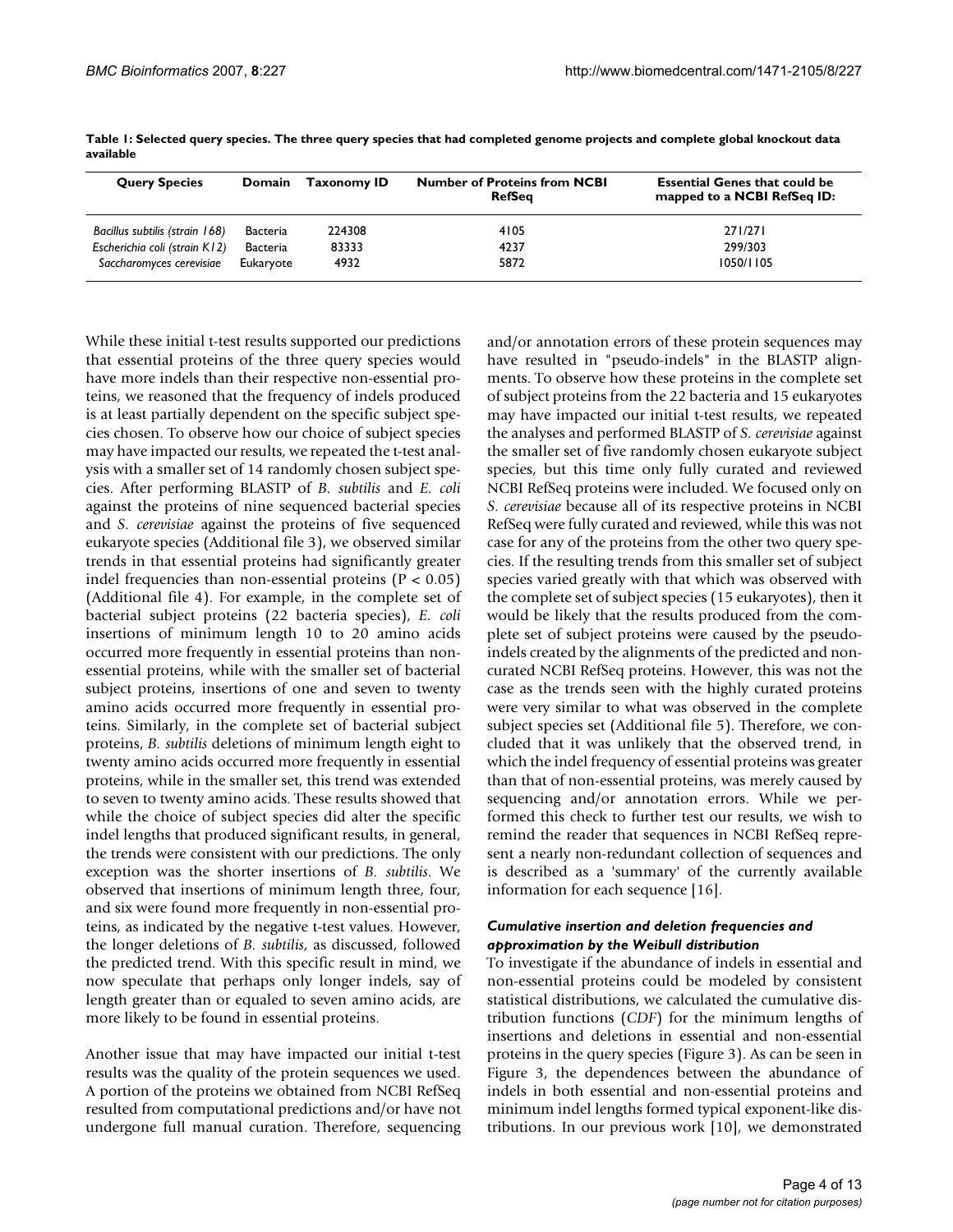

#### **Figure 1**

**Sample alignment and pipeline. A) Sample Alignment:** Gaps were reported as insertions/deletions with respect to the query sequence. There are seven insertions (red) and two deletions (blue) in this sample alignment. **B) Pipeline:** A summary of the steps taken to calculate the mean insertion and deletion frequencies for essential and non-essential proteins in *B. subtilis*, *E. coli*, and *S. cerevisiae*.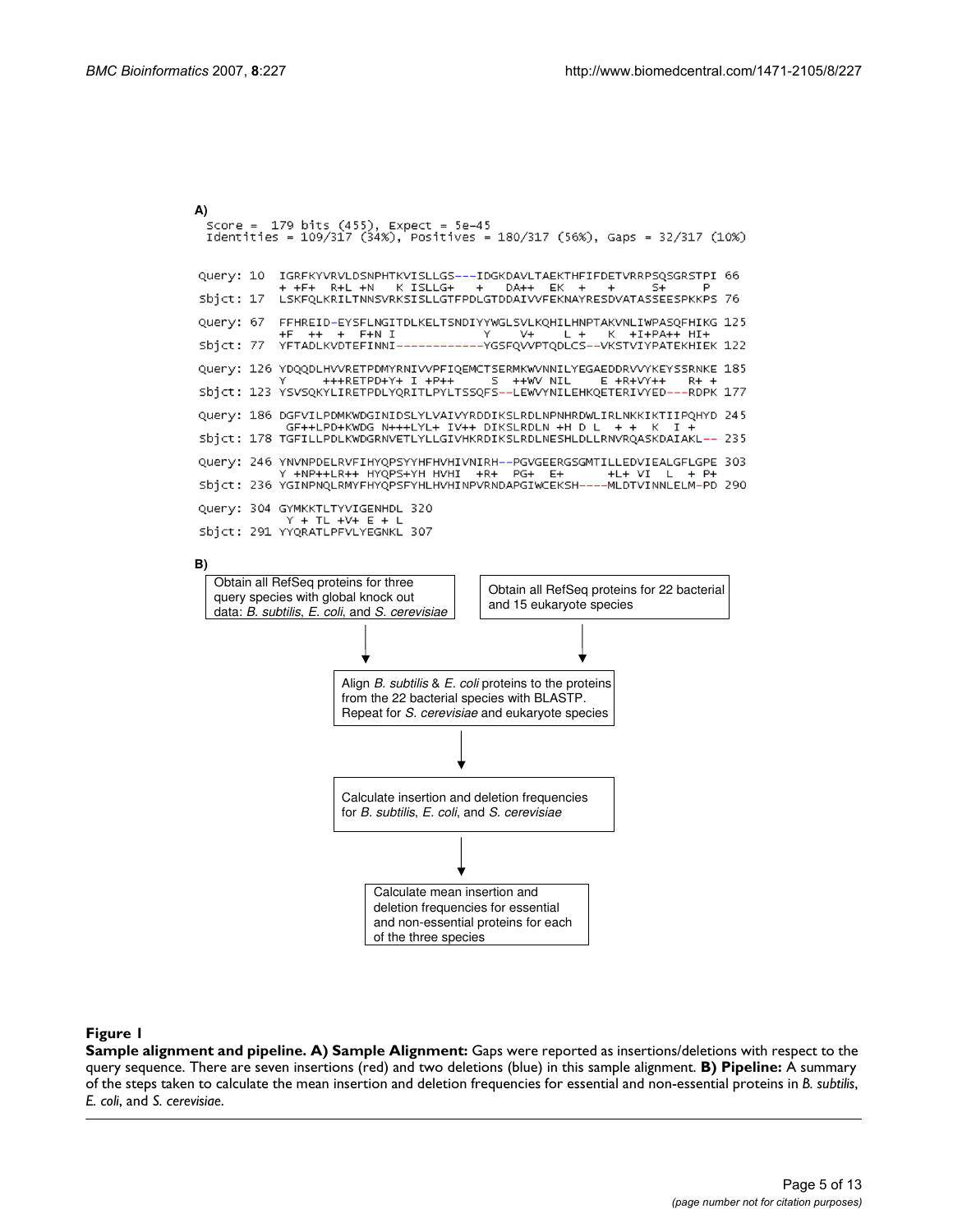

#### Mean insertion and deletion frequencie **Figure 2** s in essential and non-essential proteins plotted against minimum indel length

**Mean insertion and deletion frequencies in essential and non-essential proteins plotted against minimum indel**  length. Mean insertion and deletion frequencies were calculated for essential and non-essential query proteins aligned to proteins from the 22 bacteria or 15 eukaryote species. The t-test statistic is shown for the minimum indel lengths that were found significantly more often in essential (blue bars) than non-essential (purple bars) proteins. Significance was set at P < 0.05. Note that no such difference was observed in insertions within *B. subtilis* proteins.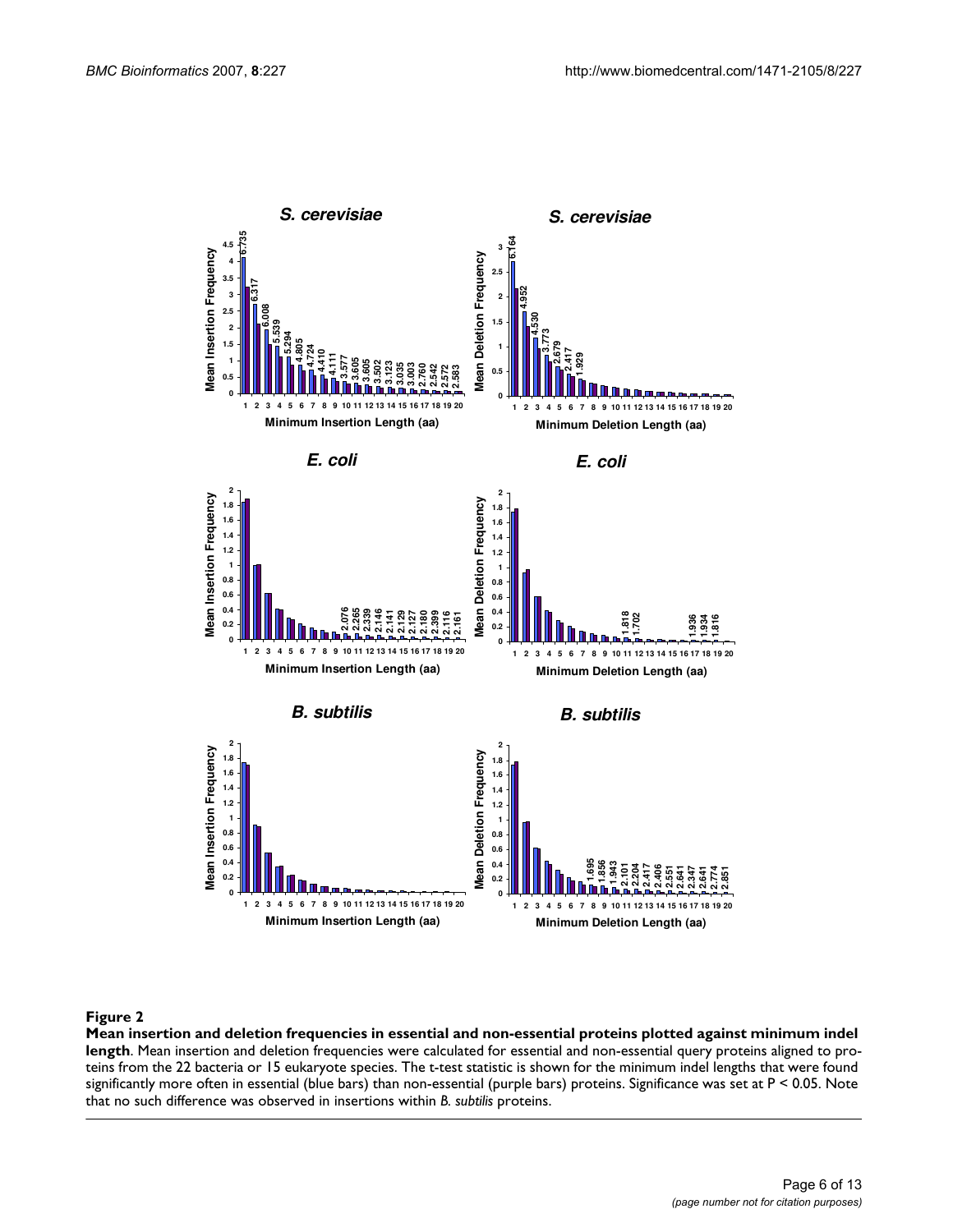that the distribution of indels of varying length across all proteins studied could be accurately described by the Weibull distribution:

$$
SDF(x) = \exp\left\{-\left(\frac{x}{\alpha}\right)^{\beta}\right\}, x \ge 0, \beta > 0
$$

where *SDF*(x) is the survival distribution function,  $\alpha$  is a scaling factor, and  $\beta$  is a shape parameter that may reflect the evolutionary rates for the occurrence/expansion of indels in the proteomes examined. The Weibull distribution is a statistical function defined within extreme value theory and often used in reliability engineering to model material strength and durability of electronic and mechanical components [23]. The Weibull distribution utilizes a time-to-failure measure to assess the reliability of a system and to predict its stability. A typical time-tofailure experiment involves applying a disruptive stress to a sample of objects representative of the population. The time taken for each object to break (i.e. to fail) is recorded. The resulting values are then used to determine if the objects in the population follow a Weibull distribution. For example, a recent study [24] characterized the strength of three ceramic materials by applying mechanical stresses of 70 – 400 MPa/s to determine characteristics of breaking. Similarly, the formation and expansion of indels in the proteome of an organism take place under 'disruptive stress' (evolutionary pressure). An indel 'breaks' or 'fails' when it is lost. Because our previous Weibull analyses only considered indels across all proteins regardless of their essentiality [10], we examined whether the statistical function could accurately describe the abundance of indels in essential and non-essential proteins separately. For each query species the double logarithmic transformation of *SDF*(x), as represented by the *CDF*, was calculated and plotted:

log(-log(*SDF(x)*) = βlog(x) - βlog(α)

If the abundance of indels in the three query species could be accurately described by this distribution, then the resulting plots should be linear. We observed that the Weibull distribution could accurately model the dependence between the length of indels and their abundance in the essential and non-essential proteins in the query species, as indicated by the high r<sup>2</sup> values (Figure 4). The  $\beta$ parameter is represented by the slopes in each of the graphs in Figure 4 and the values suggested two observations. Firstly, as described previously [25], a β value of less than one indicates that there is reliable growth in the system as the rate of failure is decreasing. In this case, our results indicated that some indels are retained over evolutionary time, suggesting some functional importance. Secondly, while the differences between the β values of essential and non-essential proteins are small, the nonessential proteins in all three query species have greater β

values for both insertions and deletions, suggesting that indels occur and expand more readily in non-essential proteins. This observation appeared to be at odds with our earlier observations on the mean indel frequency of essential and non-essential proteins. We wondered how it could be possible for non-essential proteins to acquire and expand their indels at a slightly faster rate and yet, in general, observe more indels in essential proteins. This observation may be explained by the differences in the evolutionary age of essential and non-essential genes. A recent study into two fungal species [26], *Schizosaccharomyces pombe* and *Saccharomyces cerevisiae*, showed that the more ancient a gene was, the more likely it was to be essential. Thus, essential genes may have had more time to accumulate and expand their indels.

#### *Can indel frequencies be used to discriminate between an essential and non-essential protein?*

While the t-test statistic assesses whether or not the difference in the means of a quantifiable trait from two populations is significant, it does not take into consideration the actual magnitude of the difference. Even if the mean indel frequency of essential proteins was statistically different from that of non-essential proteins, if there was a large amount of overlap between the two distributions, it would still be difficult to predict whether a protein was essential or not based merely on its indel frequency. To determine if indel frequencies could be used as a marker to differentiate between essential and non-essential proteins, Receiver Operating Characteristic (ROC) curves were utilized. The Area Under the ROC curve (AUROC) was used as an assessment of the accuracy of the predictions. An AUROC of 1.0 implies that all predictions were correct, suggesting that all essential proteins can be completely separated from non-essential proteins based on some indel frequency threshold. An AUROC of 0.50 suggests that using indel frequency to predict essentiality has 50% sensitivity and specificity, which is not a useful test. Finally, an AUROC that is less than 0.50 implies that the opposite trend, in which non-essential proteins have a higher frequency of indels than essential proteins, is observed.

We calculated AUROCs for each of the query species. Similar to the t-tests, each of the query species was compared to the other species in the same domain. The AUROC results for all three query species were moderate as *S. cerevisiae* was the only query species to produce AUROCs between 0.57 to 0.59, while *B. subtilis* and *E. coli* AUROC values ranged from 0.46 to 0.56 (data not shown). These weak trends were not unexpected, because our reasoning also allowed non-essential proteins to use indels as a way to acquire and/or modify protein-protein interactions.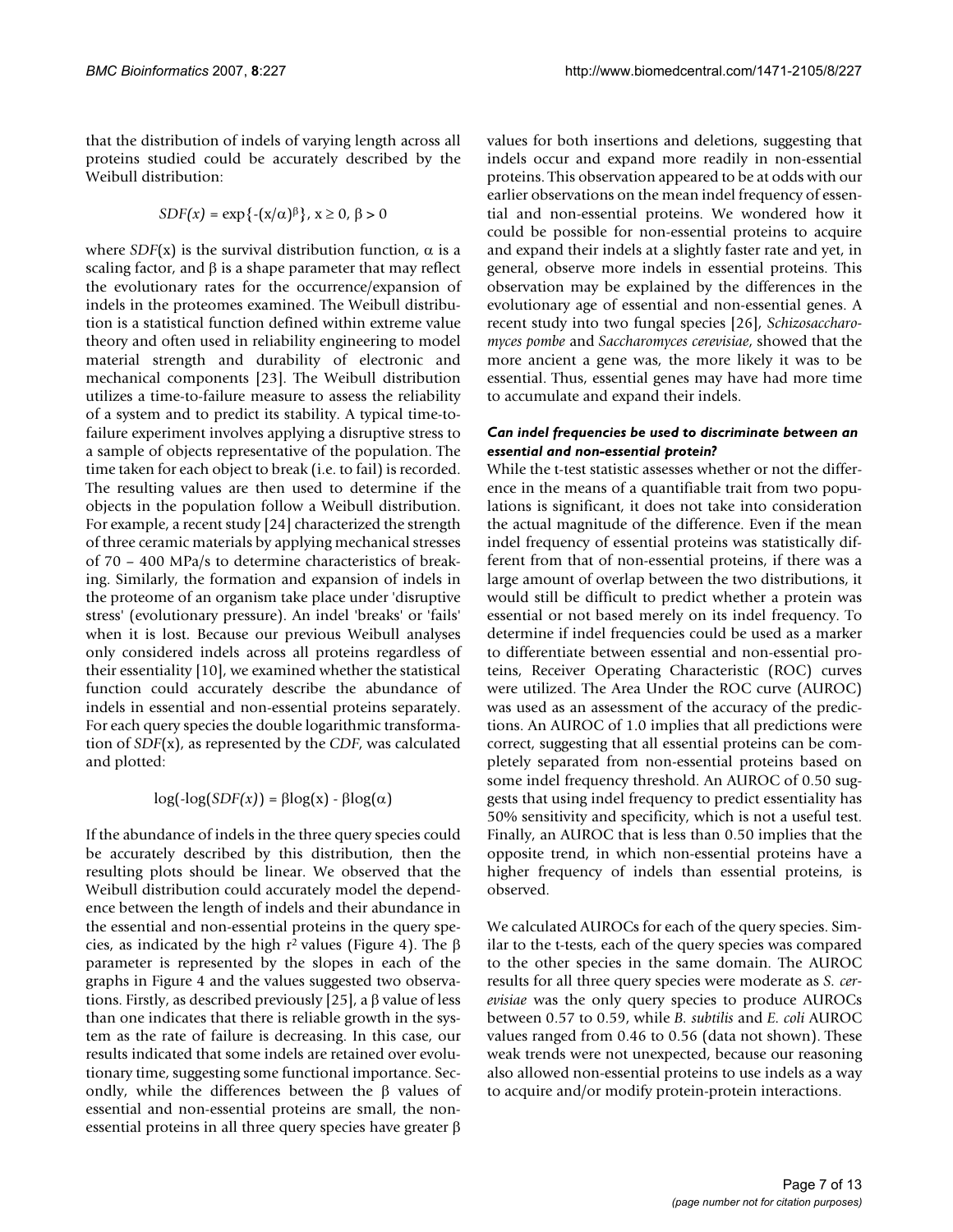

### Proportion of essential and non- **Figure 3** essential proteins with indels plotted against minimum indel length **Proportion of essential and non-essential proteins with indels plotted against minimum indel length**. Insertions are represented by blue bars while deletions are represented by purple bars.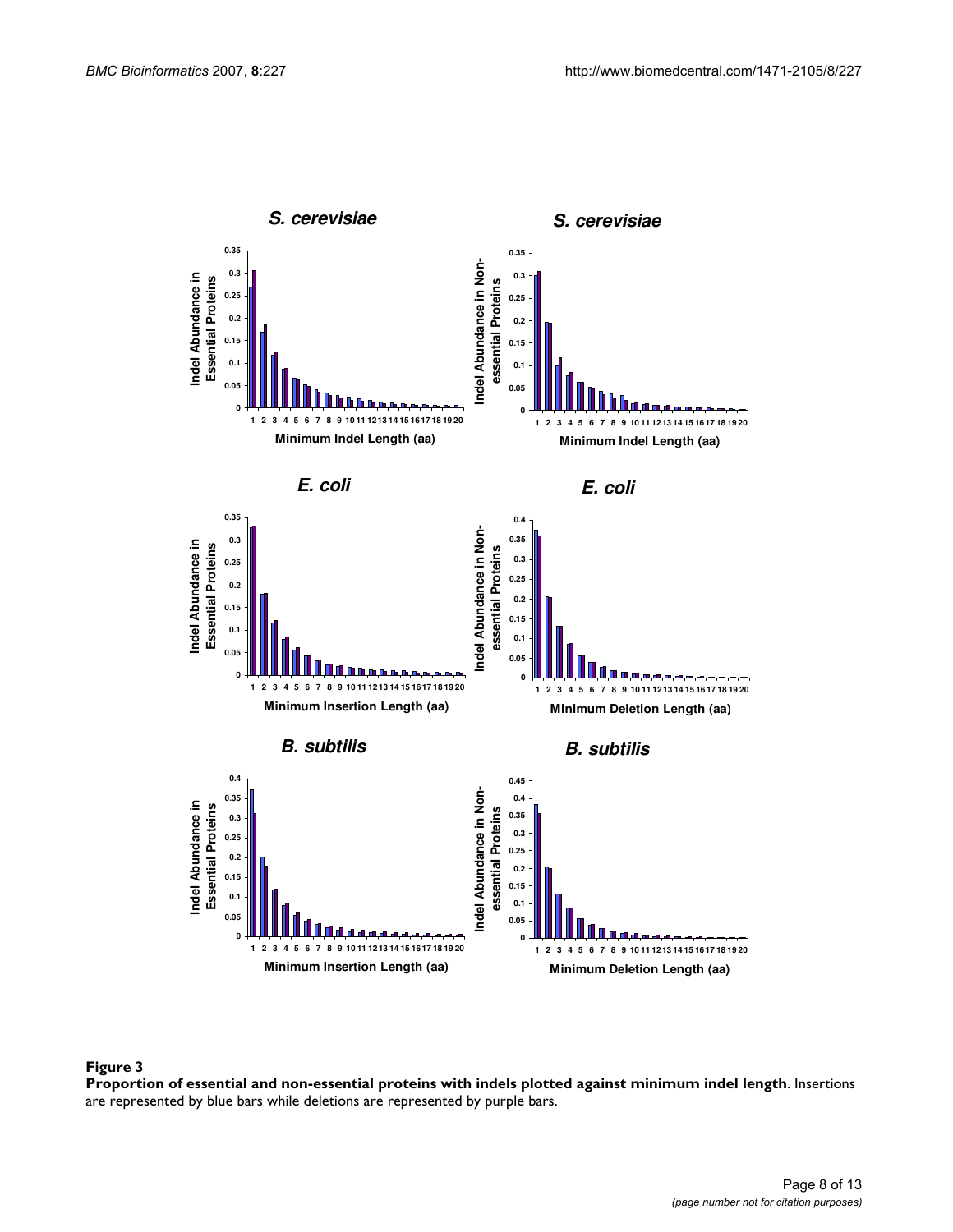

#### Figure 4

Approximation of abundance of indels with the Weibull distribution.  $r^2$  values close to 1.0 indicated that the abundance of insertions (blue points and blue line) and deletions (purple points and purple line) in essential and non-essential proteins of the three query species could be accurately modeled by the Weibull distribution.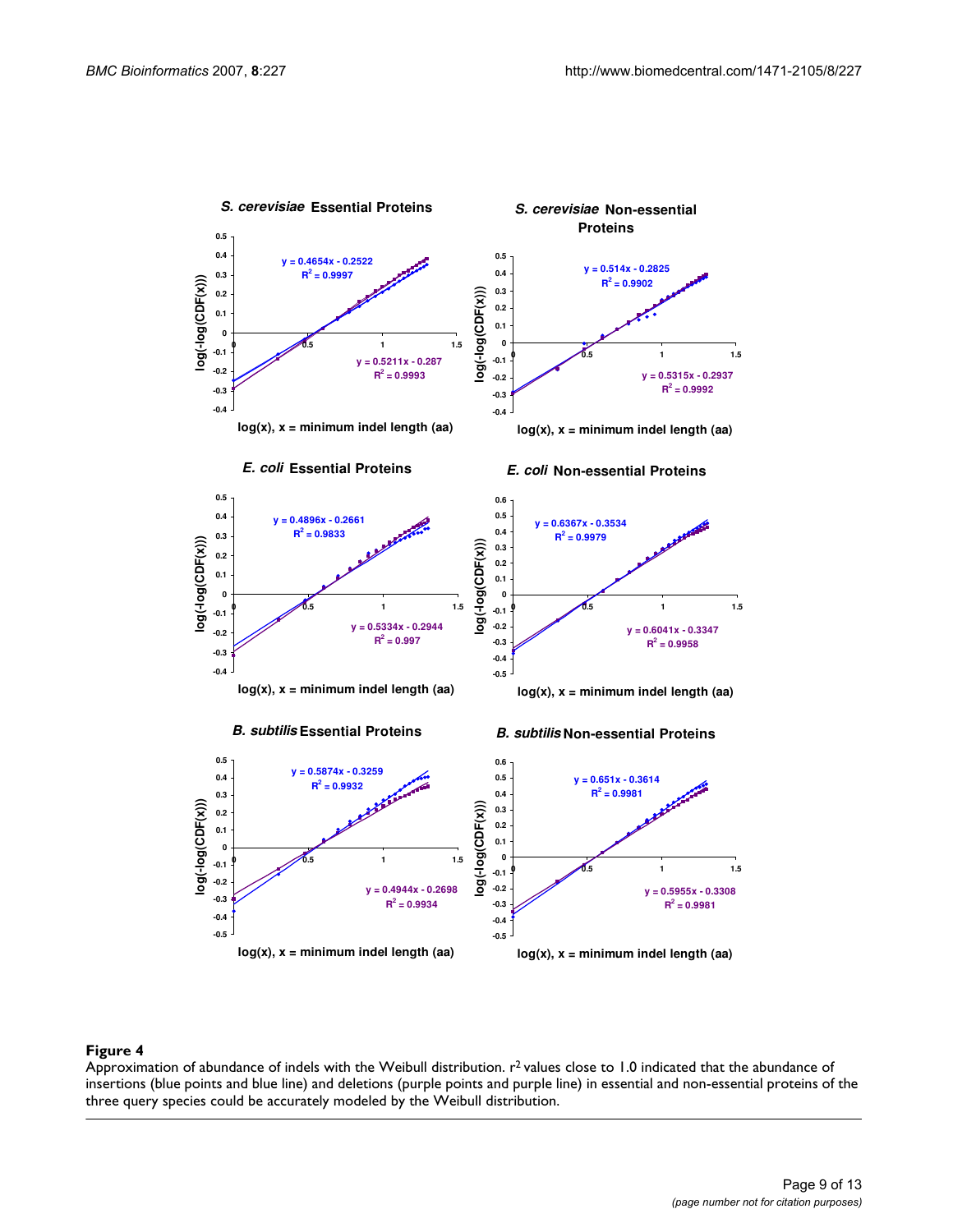While our t-tests showed that essential proteins have significantly more indels than non-essential proteins, these AUROC results showed that indels were found frequently enough in non-essential proteins to make it difficult to accurately predict whether a protein is essential or not based solely on its indel frequency. A recent publication [27] identified 14 characteristic sequence features, such as codon adaptation, hydrophobicity, and localization signals, which are potentially associated with essential genes in fungal genomes. Thus, many different features are likely indicative of essential proteins and perhaps the predictions based on indel frequency would be more accurate if these other features were considered.

#### *Do proteins with indels have different network properties than those without indels?*

It has been well documented that essential proteins are often involved in a greater number of interactions (i.e. a greater connectivity) than non-essential proteins [28,29]. Because indels tend to occur on the external surface of proteins, usually as reverse turns or coils within loops [30,31], and these structures play important roles in protein-protein interactions, we reasoned that formation of indels could be a means by which proteins acquired and/ or modified the interactions that they are involved in. Using the protein-protein interaction counts for the 4148 *S. cerevisiae* proteins available from the Munich Information Center for Protein Sequences (MIPS) database [32], we determined whether indel containing proteins in *S. cerevisiae* had a greater mean connectivity than those that do not. We calculated the mean connectivity of proteins with and without indels of minimum length of four and ten amino acids (Table 2). While the absolute differences between the mean connectivity of both types of proteins were small, the differences were statistically significant (P < 0.05) as determined by the t-test. Therefore, in general, proteins with indels have more connections than proteins that do not. This can be explained by indels creating and/ or exposing new interaction sites, which result in new interactions, as was illustrated in the *L. donovani* example [7].

We also considered whether indel containing proteins had a greater betweenness than proteins without indels. The betweenness is a measure in graph theory and is determined by counting the number of times a particular vertex is located on the shortest path between two vertices in a network [33]. From a biological perspective, the betweenness accounts for the direct and indirect influences of proteins at a distant location in the network. For example, if two clusters of interacting proteins, A and B, are joined together only through their mutual interaction with protein X, then X would have a high betweenness measure, because if any protein in A is to interact with another protein in B, it must do so through a direct or indirect interaction with protein X.

The naïve method used to calculate the betweenness measure can require up to  $O(n^3)$  in time and  $O(n^2)$  in space, making the calculation inefficient. Therefore, we used a faster method developed by Brandes [33], which we implemented in C and executed under a Linux platform. Briefly, this method calculates the betweenness for a particular vertex, v, by first computing the number of times v occurs between any other two vertices, x and y, in the network. Next, a value known as the pair-dependency is calculated. This value is the proportion of shortest paths between vertices x and y that v lines on. This step is repeated for all vertices v, x, and y and the values are summed. Table 2 shows that indel containing proteins had greater betweenness, suggesting their importance in the *S. cerevisiae* protein-protein interaction network. Taken together, these two observations suggested that the presence of indels is related to two network properties (connectivity and betweenness) of proteins in PINs. One application of these results would be in bait-prey pull down experiments. These results suggest that to increase the coverage of the PIN with each pull down experiment, the bait should be one that contains an indel, as indel containing proteins are involved in a greater number of interactions and have greater betweenness.

#### **Conclusion**

We previously conducted a large scale analysis of potentially targetable indels in bacterial and protozoan pathogen proteins [10]. In that study, we located many examples of essential pathogen proteins that contained sizable indels. Therefore, the objective of this study was to determine how indels were related to essential and nonessential proteins. To our knowledge, such a relationship had not been previously explored. We further analyzed indels for their ability to discriminate between essential and non-essential proteins and compared two network properties, connectivity and betweenness, of indel and non-indel containing proteins. We determined that for three species, *Bacillus subtilis, Escherichia coli*, and *Saccharomyces cerevisiae*, essential proteins had a greater mean indel frequency than non-essential proteins. The abundance of indels in both types of proteins could be accurately modeled by the Weibull distribution. Furthermore, we demonstrated with ROC curves that accurate discrimination of essential and non-essential proteins based solely on indel frequency could not be achieved. Finally, we showed that indel containing proteins had different network properties, namely that they had greater connectivity and betweenness, suggesting a possible role of indels in the regulation of interaction partners.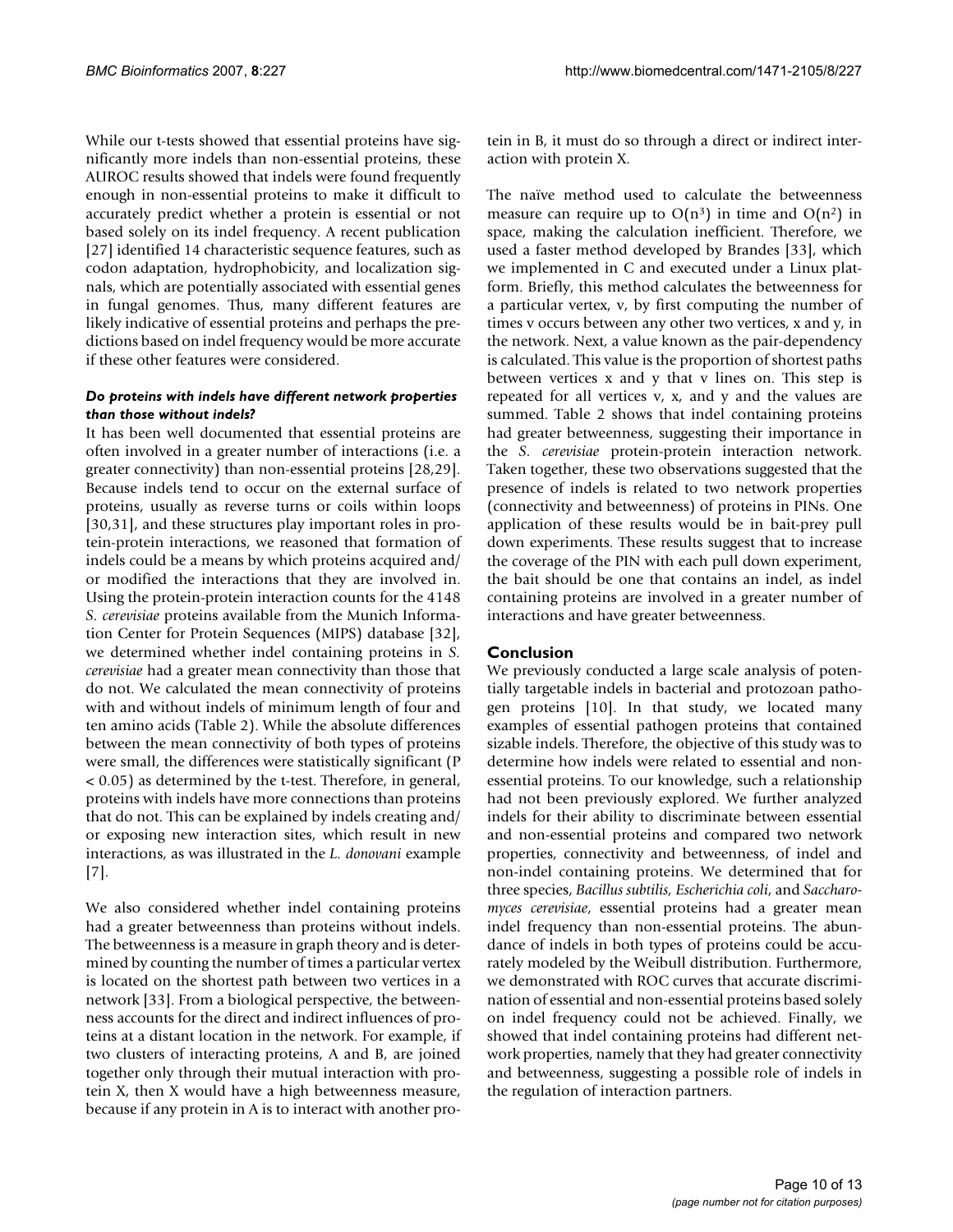| Min Indel Length (aa) | Number of proteins<br>with at least one indel<br>of at least 4 or 10 aa<br>long | Mean connectivity of<br>proteins with at least<br>one indel of at least 4<br>or 10 aa long | Number of proteins<br>without at least one<br>indel of at least 4 or<br>10 aa long | Mean connectivity of<br>proteins without at<br>least one indel of at<br>least 4 or 10 aa long | Betweenness of<br>proteins with at least<br>one indel of at least 4<br>or 10 aa long | Betweenness of<br>proteins without at<br>least one indel of at<br>least 4 or 10 aa long |
|-----------------------|---------------------------------------------------------------------------------|--------------------------------------------------------------------------------------------|------------------------------------------------------------------------------------|-----------------------------------------------------------------------------------------------|--------------------------------------------------------------------------------------|-----------------------------------------------------------------------------------------|
|                       | 907                                                                             | 4.194                                                                                      | 562                                                                                | 3.986                                                                                         | 15354                                                                                | 15133                                                                                   |
| 10                    | 381                                                                             | 4.394                                                                                      | 1088                                                                               | 4.017                                                                                         | 15712                                                                                | 15115                                                                                   |

**Table 2: Summary of mean connectivity and betweenness of** *S. cerevisiae* **proteins with and without indels: The mean connectivity and betweenness of indel containing proteins were significantly greater than those of the non-indel containing proteins. Significance was set at P < 0.05**

In our analyses, we did not consider the actual location of the indels in the folded three dimensional protein structures, which is critical for effective drug design. Therefore, some future directions that we will focus on include three dimensional modeling of indel containing proteins as well identifying any functional protein domains that are commonly disrupted by indels. Given that indels can be used to selectively target essential pathogen proteins that have high sequence similarity to human proteins, characterization of these indels will potentially lead to new drug targets for infectious diseases.

#### **Methods**

#### *Systematic knockout data and NCBI RefSeq proteins*

We conducted a broad literature search to identify fully sequenced genomes in which genome-wide knockout data was available (i.e. protein essentiality is defined). We located complete knockout data for *B. subtilis (strain 168)* [17], *E. coli (strain K12)* [18], and *S. cerevisiae* [19]. For each of these species, we downloaded the complete nonredundant set of proteins ('query proteins') in FASTA format from NCBI RefSeq [16]. In total, 14,214 query proteins were analyzed. Next, we obtained the list of essential genes and cross referenced them to a NCBI RefSeq protein ID using an in-house Perl script that utilized BioPerl modules (Version 1.5.1) [34] to search for the gene name in the complete set of RefSeq Genbank protein files for the particular query organism.

#### *NCBI RefSeq proteins for BLAST databases*

We searched the Entrez Genome Project section of NCBI [35] for all bacterial and eukaryote genome projects annotated as completed. From this list, a wide range of bacterial and eukaryote species were chosen. We chose species from a wide range of different classes to avoid biasing our results to particular organisms in a specific class. This resulted in 22 bacterial species and 15 eukaryote species (Additional file 1). Next, we obtained the complete set of protein sequences from these selected organisms ('subject proteins') from NCBI RefSeq. In total, this set consisted of 53,454 bacterial and 282,632 eukaryote subject proteins.

To further validate our results, we randomly chose nine bacterial and five eukaryote species (Additional file 3) and obtained their respective proteins from NCBI RefSeq (35,429 bacterial and 75,881 eukaryote). We also obtained the fully curated and reviewed proteins for each of the five eukaryote species (54,927 reviewed eukaryote proteins).

#### *BLASTP parameters used to determine alignments*

We used formatdb [36] to format the subject protein sequences into BLAST databases. To align the *B. subtilis, E. coli*, and *S. cerevisiae* query proteins to the subject proteins, we conducted BLASTP-based alignment of *B. subtilis* and *E. coli* query proteins against the 53,454 bacterial subject proteins and *S. cerevisiae* query proteins against the 282,632 eukaryote subject proteins. We set a maximum Evalue of 10-5 and considered only sequence alignments with a minimum 50% similarity. The same parameters were used for the analyses with the smaller set of subject species. The BLASTP alignments were performed on nine IBM machines running the CentOS Linux operating system.

#### *Processing alignments that contain indels*

We developed in-house Perl scripts that would process the results of the BLASTP alignments and search for indels. For all alignments that matched our BLASTP parameters, we searched for gaps that were opened in the query protein (deletions) and the subject protein (insertions) of minimum X amino acids long, where the values of X ranged from one to twenty amino acids. Note that gaps were reported as insertions or deletions based on the query protein (Figure 1a). For each insertion of minimum X amino acids long, we calculated the Insertion Frequency (*IF*) as follows:

$$
IF = \frac{I_1 + I_2 + I_3 + \dots + I_{22}}{H_1 + H_2 + H_3 + \dots + H_{22}}
$$

where  $I_i$  is the number of insertions the query species shares with species *i* and *Hi* is the number of proteins that satisfied our alignment parameters between the query species and species *i*. Similarly, we calculated the Deletion Frequency (*DF*) as follows:

$$
DF = \frac{D_1 + D_2 + D_3 + \dots + D_{22}}{H_1 + H_2 + H_3 + \dots + H_{22}}
$$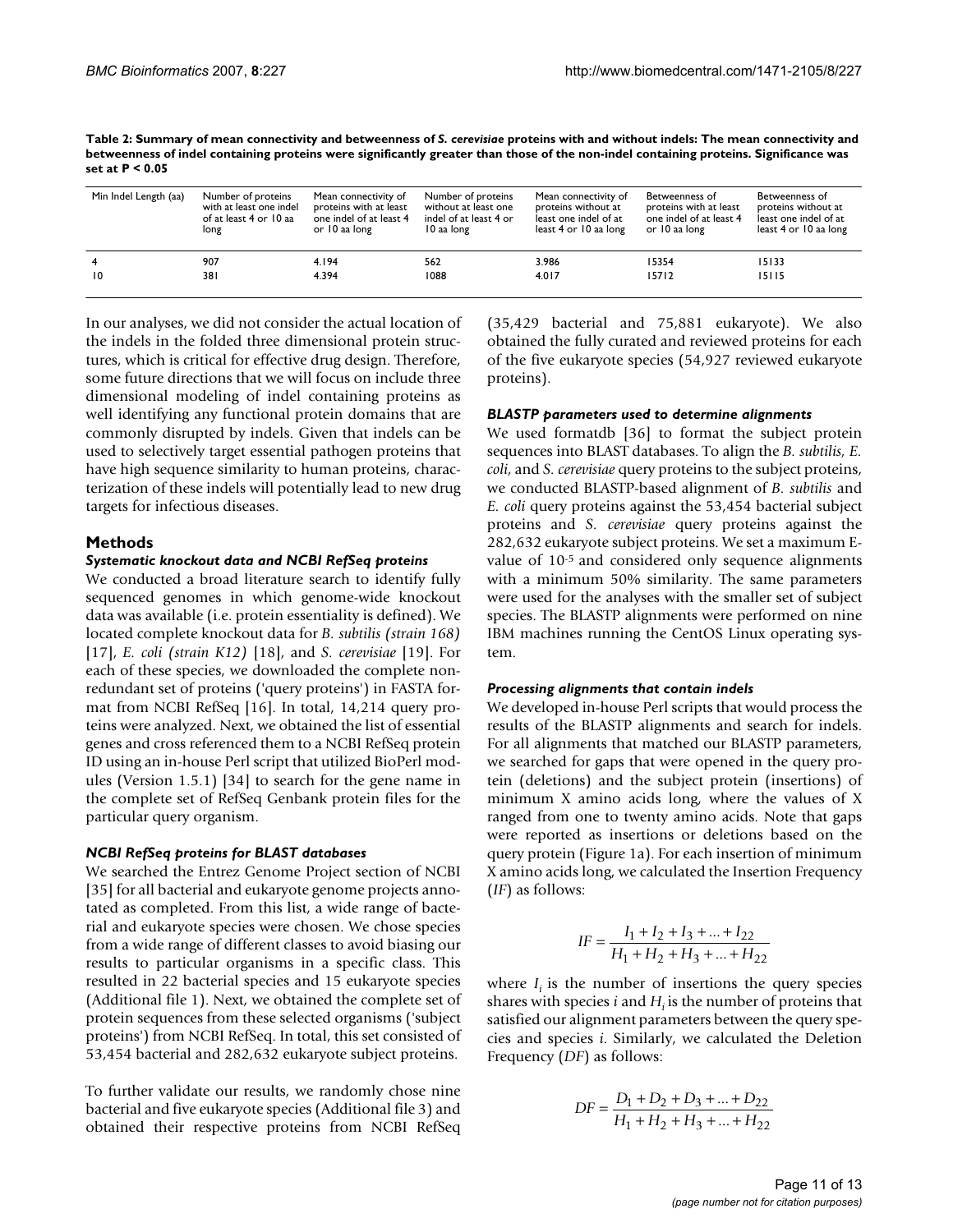where  $D_i$  is the number of deletions the query species shared with species *i* and *Hi* is the number of proteins that satisfied our alignment parameters between the query species and species *i*. Note that for *S. cerevisiae* as the query species,  $I_{22}$ ,  $H_{22}$ , and  $D_{22}$  would be  $I_{15}$ ,  $H_{15}$ , and  $D_{15}$ , respectively, as there was only 15 eukaryote subject species.

#### *Calculations and statistical analyses*

Receiver Operator Characteristic (ROC) curves and the corresponding Area Under the ROC curve (AUROC) were determined using the R statistical package, version 2.3.1 [37] for Linux-like operating systems and the ROCR package [38]. An ROC curve plots the Sensitivity (True Positives/(True Positives + False Negatives)) vs False Positive Rate (1 - (True Negatives)/(True Negatives + False Positives)). Perl scripts performing t-test calculations were also implemented and significance was set at P < 0.05.

#### *Protein-protein interaction counts*

The *S. cerevisiae* protein-protein interaction counts were obtained from the Munich Information Center for Protein Sequences (MIPS) database [32]. In total, we obtained interaction counts for 4148 proteins. Of the 4148 *S. cerevisiae* proteins with interaction counts, 837 (20.2%) were essential. We determined the best match in *Homo sapiens* using the BLASTP algorithm. Again, we specified a maximum E-value of 10-5 and that the query and subject proteins shared at least 50% sequence similarity. Using inhouse Perl scripts, we then determined which proteins contained at least one indel of at least four and ten amino acids long.

#### **Authors' contributions**

SKC acquired the data from various online resources, developed the computer code, performed the analyses, and wrote the manuscript. FH implemented the betweenness algorithm and performed the network analyses. AC conceived of the study, while SKC, MH, and AC participated in its design and interpretation of results. All authors read and approved the final manuscript.

## **Additional material**

#### **Additional File 1**

*The 22 bacterial and 15 eukaryote subject species utilized.* Click here for file [\[http://www.biomedcentral.com/content/supplementary/1471-](http://www.biomedcentral.com/content/supplementary/1471-2105-8-227-S1.ppt) 2105-8-227-S1.ppt]

## **Additional File 2**

*Indel and similar protein counts for each query species when compared to each subject species.* Click here for file [\[http://www.biomedcentral.com/content/supplementary/1471-](http://www.biomedcentral.com/content/supplementary/1471-2105-8-227-S2.ppt) 2105-8-227-S2.ppt]

## **Additional File 3**

*The nine bacteria and five eukaryote subject species utilized.* Click here for file [\[http://www.biomedcentral.com/content/supplementary/1471-](http://www.biomedcentral.com/content/supplementary/1471-2105-8-227-S3.ppt) 2105-8-227-S3.ppt]

## **Additional File 4**

*Mean insertion and deletion frequencies in essential and non-essential proteins plotted against minimum indel length. Mean insertion and deletion frequencies were calculated for essential and non-essential query proteins aligned to the proteins of the 14 randomly chosen subject species. The t-test statistic is shown for the minimum indel lengths that were found significantly more often in essential (blue bars) than non-essential (purple bars) proteins. Significance was set at P < 0.05. Note that no such difference was observed in deletions within* E. coli *proteins. Also note that insertions of minimum length three, four, and six amino acids were found more frequently in non-essential than essential proteins of* B. subtilis*. See text for discussion.*

Click here for file

[\[http://www.biomedcentral.com/content/supplementary/1471-](http://www.biomedcentral.com/content/supplementary/1471-2105-8-227-S4.ppt) 2105-8-227-S4.ppt]

## **Additional File 5**

*Mean indel frequency calculated with curated eukaryote proteins. Mean indel frequencies were calculated for the curated* S. cerevisiae *essential and non-essential proteins aligned to the curated proteins of the five randomly chosen subject species. Note that the observed trend in which the mean indel frequency of essential proteins was greater than that of non-essential proteins was also seen with this smaller set of curated proteins, suggesting that the observed trend seen with the proteins from the complete set of subject species was not merely due to sequencing/annotation errors. The t-test statistic is shown for the minimum indel lengths that were found significantly more often in essential (blue bars) than nonessential (purple bars) proteins. Significance was set at P < 0.05. See text for discussion.*

Click here for file

[\[http://www.biomedcentral.com/content/supplementary/1471-](http://www.biomedcentral.com/content/supplementary/1471-2105-8-227-S5.ppt) 2105-8-227-S5.ppt]

## **Acknowledgements**

SKC is funded by an award from the CIHR/MSFHR Strategic Training Program in Bioinformatics for Health Research <http://bioinformatics.bcgsc.ca>. MH is supported by the Michael Smith Foundation for Health Research (MSFHR) and the Natural Sciences and Engineering Research Council (NSERC). AC is funded by Genome Canada and Genome BC through the PRoteomics for Emerging PAthogen REsponse (PREPARE) Project. The authors acknowledge the helpful comments and suggestions provided by the anonymous reviewers.

#### **References**

- 1. Fraser CM, Gocayne JD, White O, Adams MD, Clayton RA, Fleischmann RD, Bult CJ, Kerlavage AR, Sutton G, Kelley JM, Fritchman RD, Weidman JF, Small KV, Sandusky M, Fuhrmann J, Nguyen D, Utterback TR, Saudek DM, Phillips CA, Merrick JM, Tomb JF, Dougherty BA, Bott KF, Hu PC, Lucier TS, Peterson SN, Smith HO, Hutchison CA 3, Venter JC: **[The minimum gene complement of](http://www.ncbi.nlm.nih.gov/entrez/query.fcgi?cmd=Retrieve&db=PubMed&dopt=Abstract&list_uids=7569993) [Mycoplasma genitalium.](http://www.ncbi.nlm.nih.gov/entrez/query.fcgi?cmd=Retrieve&db=PubMed&dopt=Abstract&list_uids=7569993)** *Science* 1995, **270:**397-403.
- 2. Hutchison CA, Peterson SN, Gill SR, Cline RT, White O, Fraser CM, Smith HO, Venter JC: **[Global transposon mutagenesis and a](http://www.ncbi.nlm.nih.gov/entrez/query.fcgi?cmd=Retrieve&db=PubMed&dopt=Abstract&list_uids=10591650) [minimal Mycoplasma genome.](http://www.ncbi.nlm.nih.gov/entrez/query.fcgi?cmd=Retrieve&db=PubMed&dopt=Abstract&list_uids=10591650)** *Science* 1999, **286:**2165-2169.